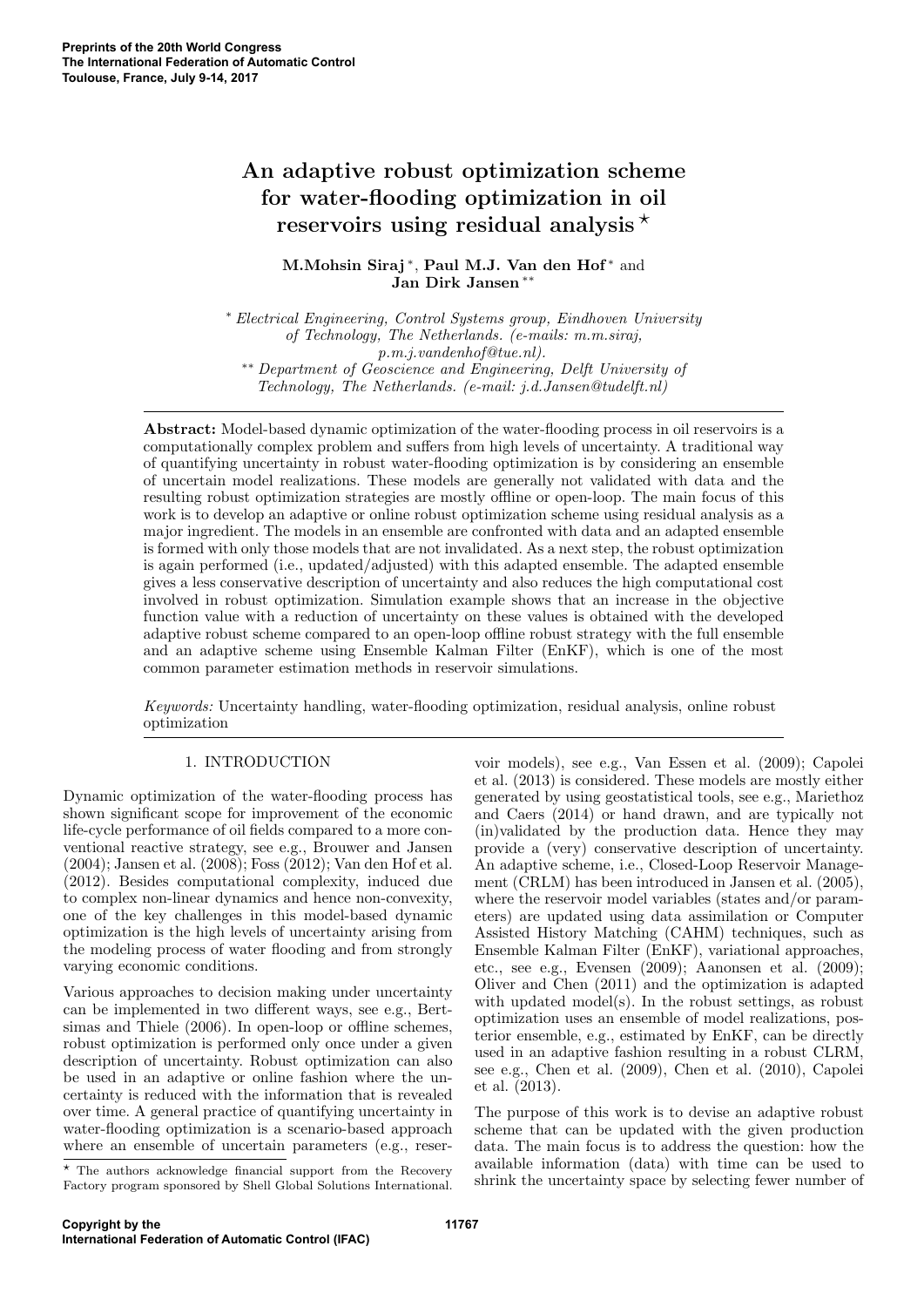representative models in an ensemble (reduce the ensemble size) or in other words how uncertainty is propagated and can be reduced in an adaptive online setting? The concept of residual analysis is used, where the models in an ensemble are confronted with data and are invalidated if they do not sufficiently agree with the observed data. An adapted ensemble is formed with only those models that are not invalidated thus providing a less conservative description of uncertainty with a reduced number of models in an ensemble. The adapted ensemble is used in a robust optimization in an online fashion. Residual analysis follows an 'exclusion approach' to uncertainty modeling, see e.g., Tarantola (2006); Caers (2011), which focuses on starting from all possibilities (models) and then excluding those possibilities (models) that can be 'rejected' by any information available to us, e.g., with rejection sampling which is a probabilistic approach of rejecting models. EnKF is also implemented and the posterior ensemble is used in robust optimization. The results of the EnKF in terms of uncertainty reduction and performance improvement are compared with the developed approach.

The paper is organized as follows: in the next section, model-based water-flooding optimization and uncertainty quantification are discussed. The concept of residual analysis is presented in section 3. In section 4, the adaptive robust scheme is introduced. Simulation example with the introduced scheme is given in section 5 followed by the conclusions in section 6.

### 2. UNCERTAINTY IN WATER-FLOODING OPTIMIZATION

Water-flooding involves the injection of water in an oil reservoir to increase oil production. Net Present Value (NPV), as an objective for the dynamic optimization of the water-flooding process, can be mathematically represented in the usual fashion as:

$$
J = \sum_{k=1}^{K} \left[ \frac{r_o \cdot q_{o,k} - r_w \cdot q_{w,k} - r_{inj} \cdot q_{inj,k}}{\left(1 + b\right)^{\frac{t_k}{\tau_t}}} \cdot \Delta t_k \right] \quad (1)
$$

where  $r_o, r_w$  and  $r_{inj}$  are the oil price, the water production cost and the water injection cost in  $\frac{1}{m^3}$  respectively. K represents the production life-cycle i.e., the total number of time steps k and  $\Delta t_k$  the time interval of time step  $k$  in days. The term  $b$  is the discount rate for a certain reference time  $\tau_t$ . The terms  $q_{o,k}, q_{w,k}$  and  $q_{inj,k}$  represent the total flow rate of produced oil, produced water and injected water at time step k in  $\frac{m^3}{day}$ .

Model uncertainty is the prime source of uncertainty in model-based optimization of the water-flooding process. Traditionally an ensemble of uncertain dynamic model realizations is considered to quantify the uncertainty space  $\Theta$ , i.e.,  $\{\mathcal{M}(\bm{\theta}_1), \mathcal{M}(\bm{\theta}_2), \cdots, \mathcal{M}(\bm{\theta}_{N_{geo}})\},$  where  $\mathcal M$  is a dynamic model with  $\theta_i \in \Theta, i = 1, 2, \dots, N_{geo}$  a realization of a vector of uncertain parameters. This ensemble-based uncertainty set can be used with various robust schemes. One of the simplest offline or open-loop scenario-based robust approaches is to maximize the average of NPV over the model uncertainty ensemble, as introduced in Van Essen et al. (2009). Robust optimization (or Mean Optimization (MO)) can be formulated as:

$$
J_{MO} = \frac{1}{N_{geo}} \sum_{i=1}^{N_{geo}} J(\mathbf{u}, \theta_i)
$$
 (2)

where  $J$  is NPV and  $\bf{u}$  is the input decision variable. Other offline (open-loop) robust approaches in water-flooding optimization, e.g., mean-variance and mean-CVaR have been introduced in e.g., Capolei et al. (2015); Siraj et al. (2015). In these offline strategies, the optimal solution is devised for the complete production life of the reservoir under a given uncertainty set and the optimization is not updated/adapted to the available information with time. These offline (open-loop) approaches mainly aim only at minimizing the negative effect of uncertainty on the achieved NPV and do not deal with shrinking the uncertainty space  $Θ$ .

The uncertainty reduction can be achieved with the help of available information. The estimation of physical parameters with the available production data is one of the ways to reduce uncertainty. Data assimilation or CAHM algorithms such as the Ensemble Kalman Filter (EnKF), variational methods are typically used in reservoir simulation offering a joint state and parameter estimation. This parameter estimation problem, due to a large number of to-be-estimated parameters, is ill-posed, i.e., many combination of parameter values will result in the same minimum value of the cost function. Therefore, CAHM typically uses a Bayesian framework with a prior distribution of the parameters reflected by a prior ensemble. Hence the estimation of physical parameters is highly influenced by the selection of this prior ensemble of parameter. These estimated parameters and the resulting posterior (adapted) ensemble with CAHM can be used in an adaptive fashion to update the robust strategies as presented, e.g., in Chen et al. (2009); Capolei et al. (2013), which is also referred to as closed-loop approaches in the petroleum engineering literature. The application of CAHM with nominal optimization has been presented, e.g., in Jansen et al. (2005); Sarma et al. (2005); Jansen et al. (2009). As the number of realizations in the adapted ensemble with CAHM are not reduced, the computational complexity of these adaptive robust optimization is not decreased. Another way to adapt the ensemble is by using clustering techniques. The number of realizations in an ensemble is reduced by clustering the models with the similar (static or dynamic) behavior, see e.g., Sarma et al. (2013). The clustering techniques are not data driven and the ensemble size reduction may not correspond to uncertainty reduction, hence it will only reduce the complexity of the robust optimization problems.

In the next sections, residual analysis is introduced which offers minimization of uncertainty space and a reduction of computational complexity of robust optimization.

# 3. RESIDUAL ANALYSIS

Model validation is usually performed by confronting the model with available information, e.g., production data, a priori knowledge. For a given ensemble of models, residual analysis follows an 'exclusion approach' to uncertainty, which focuses on rejecting models by available production data. Therefore, it does not only aim at minimizing the uncertainty space  $\Theta$  but it also reduces the size of the ensemble, leading to complexity reduction of subsequent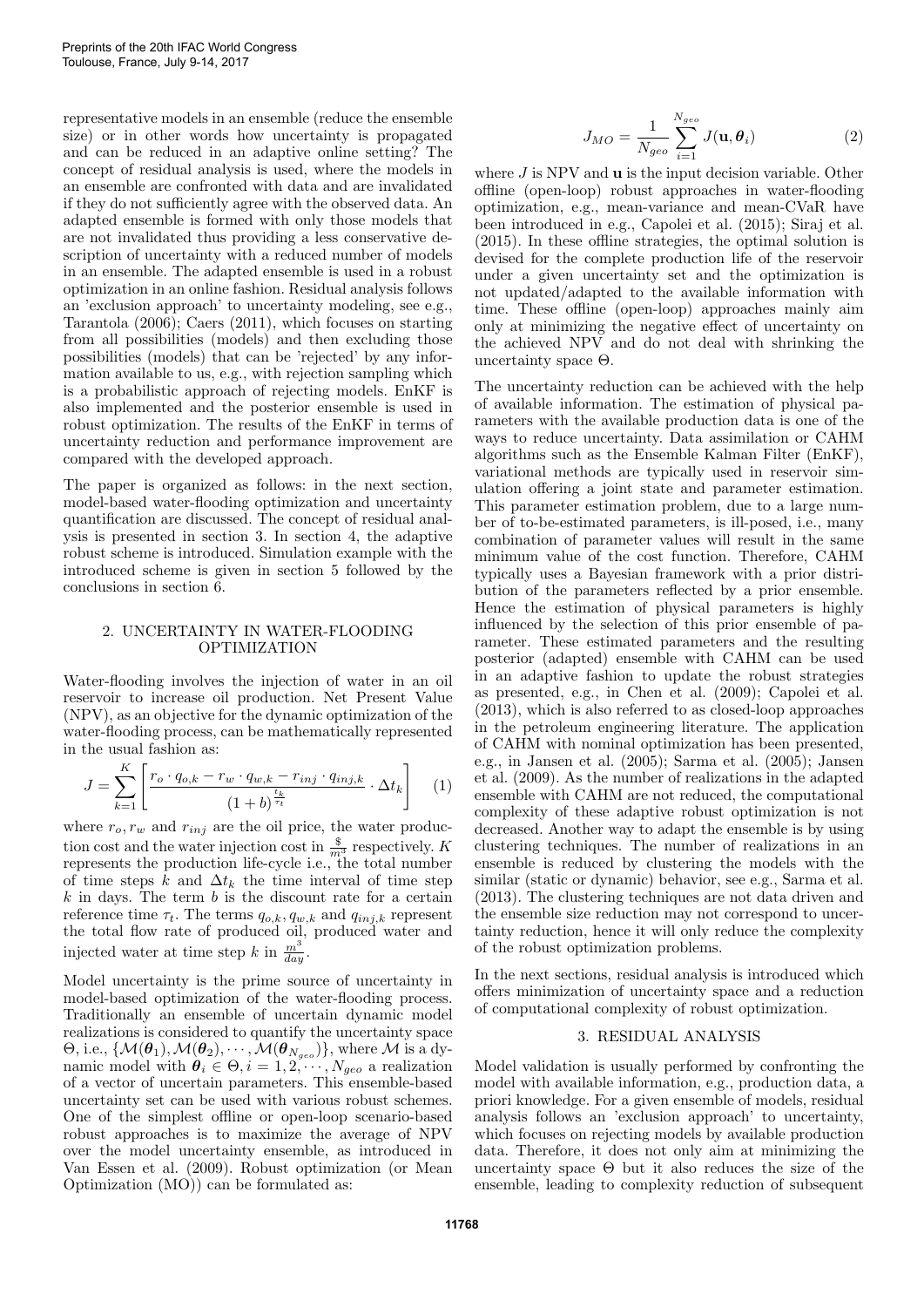robust optimization. A principle difference between residual analysis and other data assimilation techniques is that residual analysis is performed on the model space which is smaller in size compared to the assimilation methods which focus on the large parameter space. Hence residual analysis does not suffer from the problem of ill-posedness and the effect of the selection of a poor prior ensemble.

Fig. 1 illustrates a detailed overview of techniques which can be used to update the ensemble of realizations. CAHM techniques, such as variational methods follow a gradientbased approach while EnKF uses ensemble-based approach for joint state and parameter estimation. Rejection sampling is a probabilistic technique to reject models in an ensemble and requires knowledge of data likelihood probability. These techniques can be used in a adaptive robust optimization settings where the robust optimization is defined over the posterior (adapted) ensemble. For a linear

| Data-driven methods to adapt model/ensemble |                                                                                                                       |                                                                                                                                           |                                                                                                                                                                                                                                                                  |                                                                                                                                                         | <b>Without data</b>                                                                                                       |
|---------------------------------------------|-----------------------------------------------------------------------------------------------------------------------|-------------------------------------------------------------------------------------------------------------------------------------------|------------------------------------------------------------------------------------------------------------------------------------------------------------------------------------------------------------------------------------------------------------------|---------------------------------------------------------------------------------------------------------------------------------------------------------|---------------------------------------------------------------------------------------------------------------------------|
|                                             | <b>Variational</b><br>methods                                                                                         | <b>EnKF</b>                                                                                                                               | <b>Rejection Sampling</b>                                                                                                                                                                                                                                        | <b>Residual analysis</b>                                                                                                                                | <b>Clustering</b><br>techniques                                                                                           |
|                                             | Prior<br>model/ensemble<br>Objective = data<br>$mismatch +$<br>regularization<br>Data = $v$                           | Prior ensemble<br>$\bullet$<br>$\theta_i, \theta_2, , \theta_N$<br>Forward<br>٠<br>simulations<br>$\hat{y}_i = g(\theta_i)$<br>Data = $v$ | Prior ensemble<br>$\bullet$<br>$\theta_i, \theta_2, , \theta_N$<br><b>Forward simulations</b><br>٠<br>$\hat{y}_i = g(\theta_i)$<br>Data = $y$                                                                                                                    | Prior ensemble<br>٠<br>$\theta_i, \theta_2, , \theta_N$<br>Forward<br>٠<br>simulations<br>$\hat{y}_i = g(\theta_i)$<br>Data = $v$                       | Prior ensemble<br>$\theta_i, \theta_2, , \theta_N$<br>Forward<br>٠<br>simulations<br>$\hat{y}_i = g(\theta_i)$<br>No data |
|                                             | Minimize<br>objective using<br>gradient based<br>methods with<br>adioint +<br>typically<br>Bavesian<br>regularization | Update<br>٠<br>ensemble with<br>the linear<br>estimator<br>conditioned on<br>innovation $e_i$                                             | If $\hat{v} = v$ , accept the<br>$\bullet$<br>model else reject it.<br>Or accept the model if<br>٠<br>data likelihood<br>$p = P(Y = y   \theta =$<br>$\theta$ )/P <sup>max</sup> } > p <sup>*</sup> , where<br>$P^{max}$ is the max p and<br>$p^*$ is threshold. | Define residual:<br>٠<br>$e_i = \hat{v}_i - v$<br>If E[BFR $(\theta_i)$ ] $\geq$<br>$\bullet$<br>threshold in %,<br>accept the model<br>else reject it. | clustering the<br>models with<br>the similar<br>(static or<br>dynamic)<br>behavior                                        |
|                                             | Posterior model                                                                                                       | Posterior<br>٠<br>ensemble<br>$\hat{\theta}_i, \hat{\theta}_2, \dots, \hat{\theta}_N$ with<br>sample mean<br>and covariance               | Posterior ensemble<br>٠<br>$\theta_i, \theta_2, , \theta_r$ with $r \leq N$                                                                                                                                                                                      | $\bullet$<br>Posterior ensemble<br>$\theta_i, \theta_2, , \theta_r$ with<br>$r \leq N$                                                                  | Adapted<br>ensemble<br>$\theta_i, \theta_2, , \theta_r$<br>with $r < N$                                                   |

Fig. 1. A comparison of methods for updating an ensemble of models to be used with robust optimization.

regression problem, first order statistics provide a complete characterization of the validation problem, e.g., in the correlation analysis, the residual should be asymptotically uncorrelated with past input samples. For a nonlinear regression problem, the first order moments are not sufficient to draw any conclusions about the validity of the models. As the reservoir models are strongly nonlinear in nature, we use a deterministic metric, i.e., Best-fit-ratio (BFR) to define an invalidation test. The available production data is used for invalidation.

The residual  $\epsilon$  is defined as the difference between the observed (measured) output y and the simulation output  $\hat{\mathbf{y}}$ .

 $Residual = measured output - simulation output,$ 

 $\epsilon = y - \hat{y}$ .

The Best-Fit Ratio (BFR) or the fit ratio is defined as:

$$
\text{BFR} = 100\% \times \max\left(1 - \frac{||\boldsymbol{\epsilon}||_2}{||\mathbf{y} - \bar{y}||_2}, 0\right)
$$

where  $\bar{y}$  is the average of the measured output y. The BFR percentage is a relative measure often used in system identification, and a low value of BFR indicates a poor fit to data, see Ljung (1999). BFR is a unit-less quantity and gives an indication of fit in a percentage. Generally, as

the reservoir models contain multiple outputs, an average BFR over each individual output channel is considered. The selection of BFR is not unique and other metrics, e.g., Mean Squared Error (MSE) or Variance Accounted For (VAF), see Ljung (1999) can also be used for defining the invalidation test. VAF measures how much variation in data (variance) is captured by the model output and disregards the mismatch (bias) of data with model output while the MSE measure is dependent on the unit of physical quantity being measured, therefore BFR is used for residual analysis.

The test for invalidating models is chosen as:

 $\mathcal{M}(\theta_i, \mathbf{u})$  is not invalidated if  $\mathbb{E}[\text{BFR}(\mathcal{M}(\theta_i, \mathbf{u}))] > 30\%$ , for a given u

where E[.] is the expected value and calculated as the average over all outputs. It implies that all those models with an average BFR of above 30% are retained in the adapted ensemble. The selection of 30% is chosen in an ad-hoc way. One of the risks with this selection criterion is that all the models in an ensemble can be rejected. An alternative choice for the invalidation test is by considering e.g., 10% models who score the highest average BFR within the ensemble. This criterion is not used in this work.

A flow chart as shown in Fig. 2 explains residual analysis. At a given time step, the concept of residual analysis from generating prior models to forming an adaptive ensemble is performed and later, as a final step of the developed adaptive strategy as discussed in the next section, the robust optimization is conducted with the adaptive ensemble. At the next time step, the adaptive ensemble in the previous step is considered as a prior and the procedure is repeated as shown in Fig. 2.



Fig. 2. Adapting a model ensemble using residual analysis

# 4. AN ADAPTIVE ROBUST OPTIMIZATION

The key elements of the introduced adaptive robust strategy using residual analysis are displayed in Fig. 3. The top of the figure represents the physical system consisting of reservoirs, wells and facilities with inputs and outputs. The center of the figure displays the residual analysis step, which starts from considering a prior ensemble. The sensors on the right side of the figure are used for measurements which are used to invalidate models with residual analysis. A robust optimization is defined using the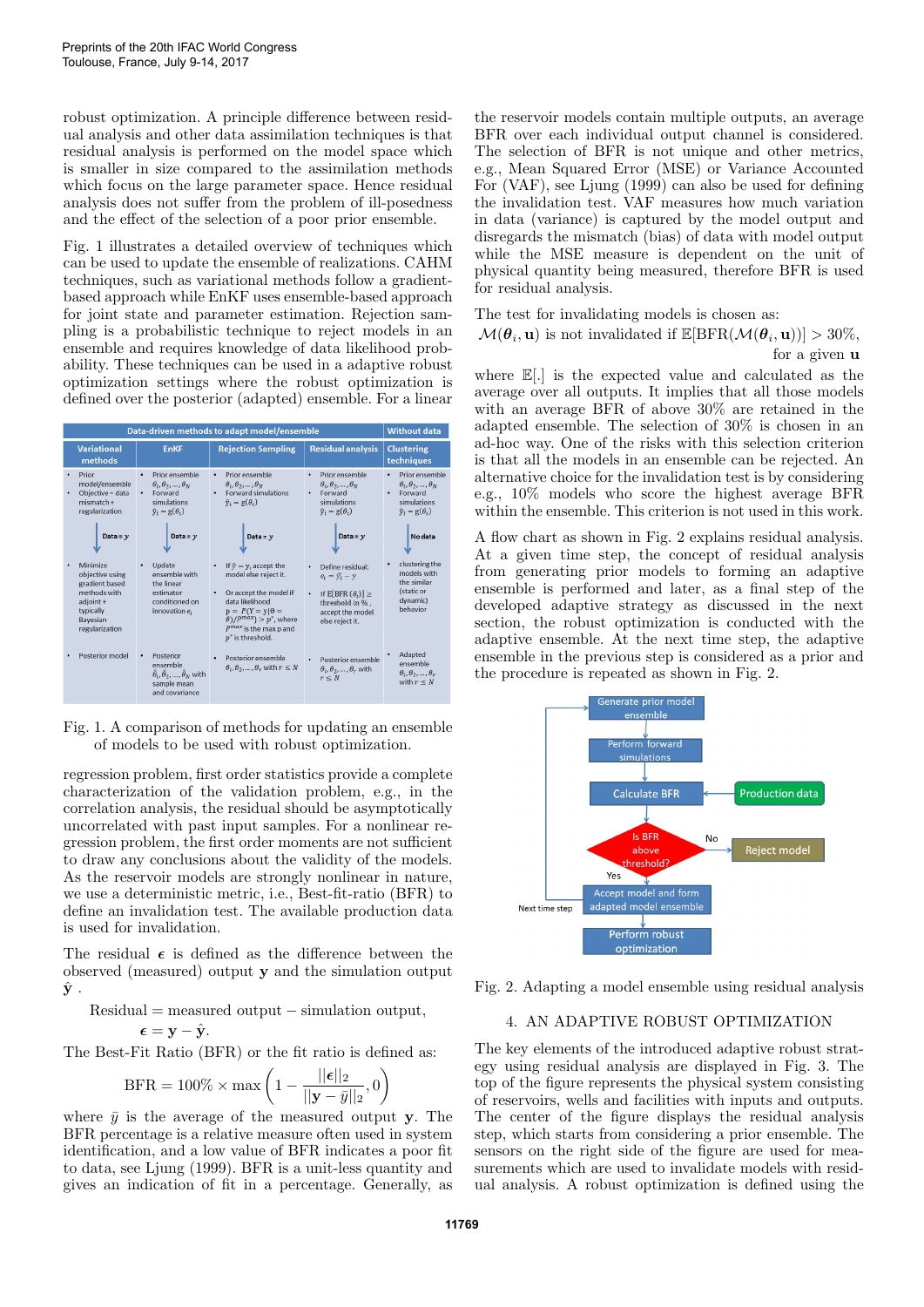adapted ensemble as shown at the left side of the figure. Throughout this work, the MO approach of Van Essen et al. (2009) is used for robust optimization. Other robust measures such as mean-variance, mean-CVaR can also be used. An implementation of the adaptive robust strategy is



Fig. 3. An adaptive robust approach by updating the ensemble with residual analysis at each time step.

presented in the next section to investigate if model invalidation by residual analysis can be an appropriate tool for reducing uncertainty and improving robust optimization of economic performance of oil reservoir in an online setting.

#### 5. SIMULATION EXAMPLE

# 5.1 Ensemble of reservoir models

An ensemble of 100 geological realizations of the standard egg model is considered. Each model in the ensemble is a three-dimensional realization of a channelized reservoir produced under water flooding conditions with eight water injectors and four producers based on the original Egg model proposed in Van Essen et al. (2009). The life-cycle of each reservoir model is 3600 days. The complete list of parameters and the details about the model set are presented in Jansen et al. (2014). The true permeability field is considered to be the unknown parameter. The number of 100 realizations is assumed to be large enough to be a good representative of this parametric uncertainty space. The absolute-permeability field of the first realization in the set is shown in Fig. 4. Fig. 5 shows the permeability fields of six randomly chosen realizations of the standard egg model in an ensemble of 100 realizations. Each realization in the set is considered equiprobable.

5.2 An offline (open-loop) MO approach with complete ensemble

All the simulation experiments in this work are performed using MATLAB Reservoir Simulation Toolbox (MRST), see Lie et al. (2012).

Economic data for NPV An un-discounted NPV is used. Other economic parameters, i.e., oil price  $r<sub>o</sub>$ , water injection  $r_{inj}$  and production cost  $r_w$  are chosen as  $126 \frac{8}{m^3}$ ,  $6 \frac{8}{m^3}$  and  $19 \frac{8}{m^3}$  respectively.



Fig. 4. Permeability field of realization 1 of a set of 100 realizations



Fig. 5. Permeability fields of 6 randomly chosen realizations. (Van Essen et al. (2009))

Control input The control input **u** involves injection flow rate trajectories for each of the eight injection wells. The minimum and the maximum rate for each injection well are set as  $0.2 \frac{m^3}{day}$  and  $79.5 \frac{m^3}{day}$  respectively. The production wells operate at a constant bottom-hole pressure of 395*bar*. The control input u is reparameterized in control time intervals with input parameter vector  $\varphi$ . For each of the eight injection wells, the control input u is reparameterized into twenty time periods of  $t_{\varphi}$  of 180 days during which the injection rate is held constant at value  $\varphi_i$ . Thus the input parameter vector  $\varphi$  consists of  $N_u = 8 \times 20 = 160$ elements. The initial input value for the optimization is the maximum possible injection rate, i.e.,  $79.5 \frac{m^3}{day}$  for each injection well. The optimal input,  $\mathbf{u}_{\text{off}}$  is obtained by using MO as in eq. (2) with the complete ensemble.

#### 5.3 The adaptive robust approach for a synthetic truth

Residual analysis with synthetic truth One of the models in the ensemble, i.e., model 10, is considered as the synthetic truth to generate data y. The optimal solution from the offline (open-loop) approach, i.e.,  $\mathbf{u}_{\text{off}}$  is applied to the truth to collect data y. The output y is defined as the total production rate from each production well, i.e.,  $\mathbf{y} = {\mathbf{y}_1, \mathbf{y}_2, \mathbf{y}_3, \mathbf{y}_4}$ . The data is collected at time  $t = 360$ days. The input  $\mathbf{u}_{\text{off}}$  is also applied to each member of the ensemble to collect simulation data  $\hat{y}$ . An average BFR is calculated for each model simulation output  $\hat{\mathbf{v}}$ and subsequently the invalidation test is performed. The average BFR values for each model in the ensemble and the model retained in adapted ensembles are shown in Fig. 6. The adapted ensemble contains 22 models and provides a less conservative description of uncertainty.

Data assimilation with EnKF EnKF is also implemented with the standard egg model ensemble to estimate only the permeability field based on production data measurement. The production data is generated by the synthetic truth. We used a straightforward implementation using the EnKF module of MRST without localization or inflation. The output y is defined as the total production rate from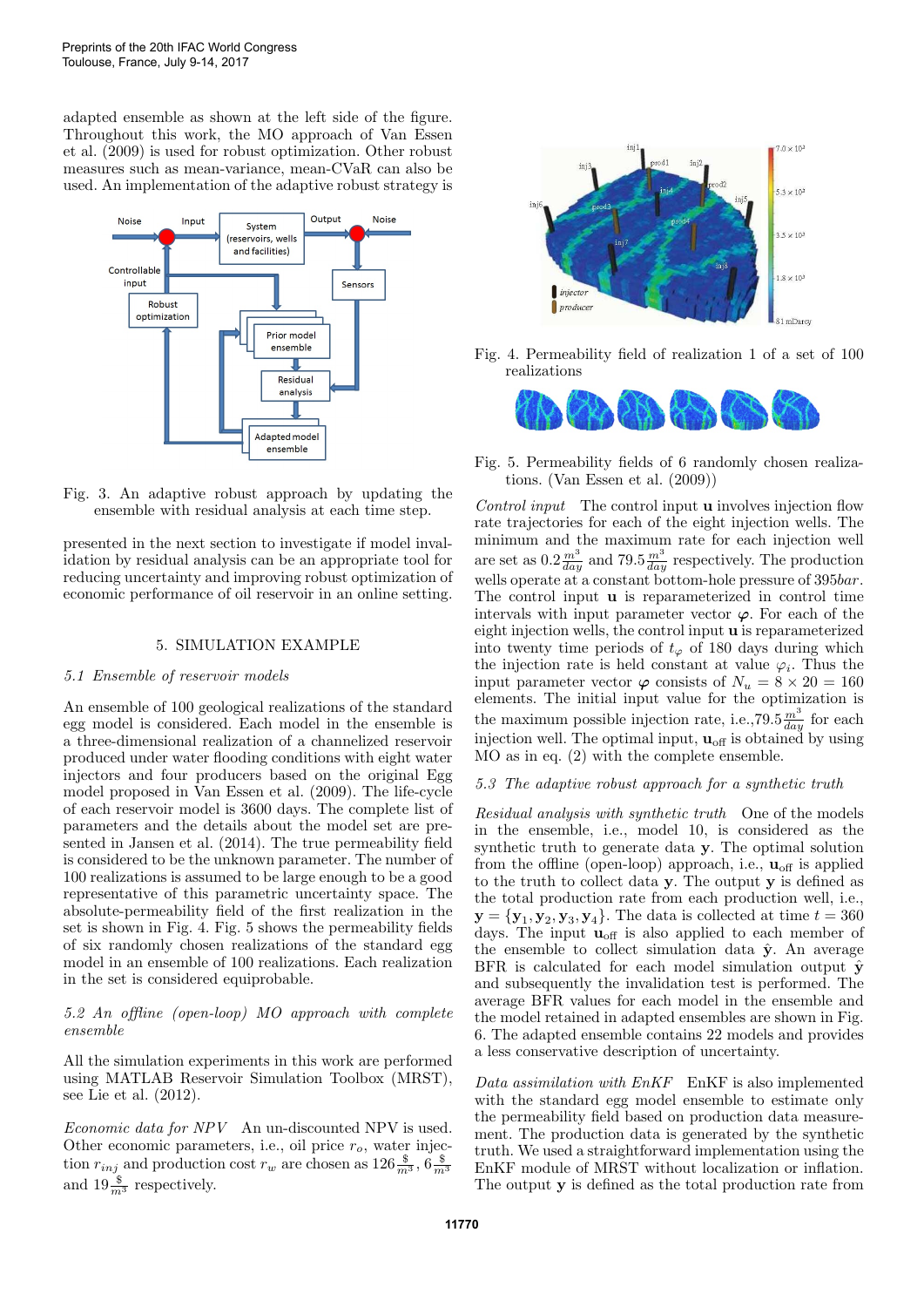

Fig. 6. Average BFR values for each model in the ensemble and the models retained in adapted ensemble

each production well and the data is collected at time  $t = 360$  days. In EnKF, all ensemble members are updated, and so this also leads to an updated ensemble which can be directly used in robust optimization. However, unlike residual analysis, it has the same number of elements as the original ensemble.

MO with the adapted ensemble Robust optimization is updated/adjusted with information revealed, i.e., MO is again performed with the adapted ensembles generated by residual analysis and EnKF. The economic parameters are kept the same. The initial input value for the optimization is  $\mathbf{u}_{\text{off}}$ . As the first sample of  $\mathbf{u}_{\text{off}}$ , i.e., from the time 0 day to 360 days is already applied to the system, the remaining part of the input from time 360 days to 3600 days (end of simulation time) is used. The time horizon for MO is reduced to  $3600 - 360 = 3240$  days. Optimal inputs are obtained as a result of robust optimization over the different ensembles for both residual analysis  $\mathbf{u}_{on,RA}$ and EnKF  $\mathbf{u}_{on,EnKF}$  and they are applied to the synthetic truth. Fig. 8 shows the comparison of time evolutions of NPV with the offline approach (open-loop with complete ensemble) and the adaptive approaches (online with adapted ensembles). We note that NPV is often defined as the cumulative discounted cash flow(CDCF) over the entire project life. Here we have chosen to use the term NPV (specifically NPV time-evolution) also for intermediate values of the CDCF. The introduced adaptive approach using residual analysis gives an increase of 0.62% in the NPV value compared to the offline (open-loop) approach and hence provides better optimization results. MO with the posterior ensemble with EnKF gives poor results and a decrease of 1.2% in NPV value compared to offline (open-loop) approach is observed. From the computational complexity viewpoint, as the number of model realizations in posterior ensemble by EnKF are not reduced compared to the adapted ensemble by residual analysis with only 22 members, the computational complexity of robust optimization using residual analysis is drastically reduced.

To analyze uncertainty reduction, the optimal solutions, i.e.,  $\mathbf{u}_{\text{off}}, \mathbf{u}_{\text{on},\text{RA}}$  and  $\mathbf{u}_{\text{on},\text{EnKF}}$  are applied to the complete and the adapted/posterior ensembles respectively. NPV points are collected and the corresponding PDFs are obtained by approximating a non-parametric KDE with MATLAB routine 'ksdensity' on these NPV data values



Fig. 7. NPV comparison of adaptive online (adapted ensembles by residual analysis and EnKF) and offline (complete ensemble) strategies for the synthetic truth. At  $t = 360$  days a new optimization has started in the online cases.

as shown in Fig. 8. It can be observed that the standard deviation of NPV points with the adapted ensemble by residual analysis is reduced compared to the one resulted on the complete ensemble. A drastic reduction in standard deviation of 27.62% is observed. Another indicator for the effect of uncertainty is the worst-case value. As the adapted ensemble by residual analysis provides a less conservative description of uncertainty, the worst-case value has also improved. An increase of 7.91% in the worstcase NPV value is obtained. MO with EnKF ensemble results in the lowest worst-case NPV value with the lowest mean value while it results in the highest value for the best-case NPV, which shows poor uncertainty reduction of EnKF.



Fig. 8. PDF (long-term NPV) by applying optimal inputs from adaptive online (adapted ensembles by residual analysis and EnKF) and offline (complete ensemble) strategies to the respective ensembles

The effect of uncertainty on the time evolutions of NPV is shown in Fig. 9. The maximum and the minimum values of the time evolutions of NPV from both ensembles will form a band. The width of the band shows the variability of the strategy over the ensemble of the model realizations. The smaller width of resulting from the adaptive strategy with residual analysis ensemble shows the effect of uncertainty reduction compared to adaptive strategy with EnKF and offline approach.